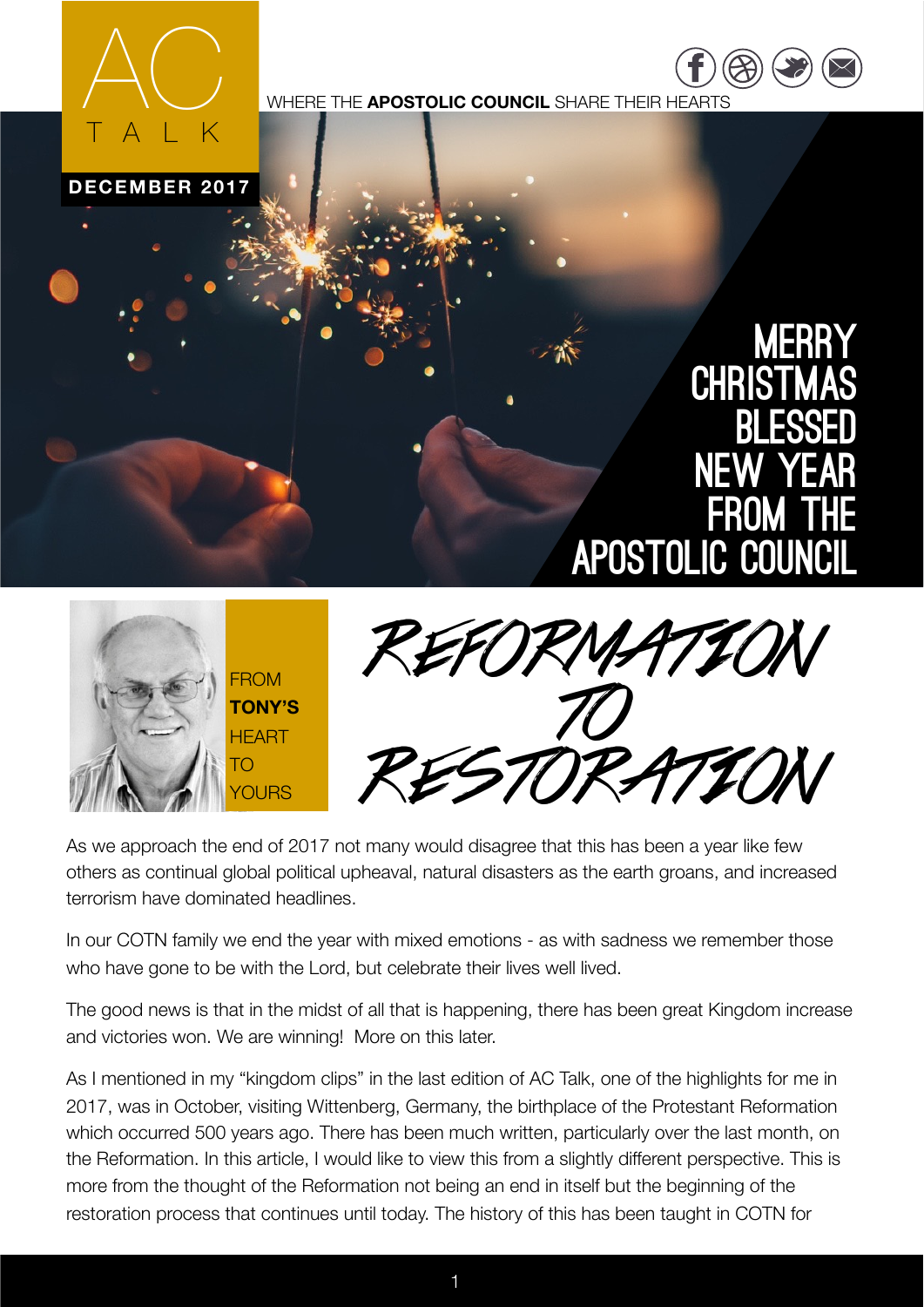nearly 40 years and has been added to as we have continued through this restoration process.

| DATE                                                                                  | <b>GROUP OR</b><br><b>INDIVIDUAL</b> | <b>RESTORATION TRUTHS</b>                                                           |
|---------------------------------------------------------------------------------------|--------------------------------------|-------------------------------------------------------------------------------------|
| 1517                                                                                  | <b>Martin Luther</b>                 | Justification by Faith: Authority of Scripture                                      |
| <b>1500s</b>                                                                          | Anabaptists                          | Believers Baptism: Separation of Church and<br><b>State</b>                         |
| 1650                                                                                  | George Fox                           | <b>Plurality of Elders</b>                                                          |
|                                                                                       | Quakers                              | Priesthood of all Believers / Body Ministry                                         |
| <b>1600s</b>                                                                          | <b>Pietists</b>                      | Holiness: Apostolic Evangelism                                                      |
| <b>1700s</b>                                                                          | <b>Moravians</b>                     | Zeal for Foreign Missions: 24/7Prayer                                               |
|                                                                                       | John Wesley                          | Class Room System - Home Groups                                                     |
|                                                                                       | Methodists                           | <b>Assurance of Salvation: Social-Consciousness</b>                                 |
| (This season altered the course of English history as new Wineskins replaced the old) |                                      |                                                                                     |
| <b>1800s</b>                                                                          | <b>Brethren</b>                      | Priesthood of all Believers increase                                                |
|                                                                                       | Finney                               | 2 <sup>nd</sup> Great awakening: Revival: Holiness                                  |
| 1800s late                                                                            | <b>Booth</b>                         | Social Care / Need Based Evangelism                                                 |
| 1900s                                                                                 | Pentecostals                         | Baptism in the Spirit: Gifts of the Spirit                                          |
| <b>1950s</b>                                                                          | Latter Rain Movement                 | Vision for Restored Glorious Church                                                 |
|                                                                                       | William Branham,                     |                                                                                     |
|                                                                                       | Oral Roberts,                        |                                                                                     |
|                                                                                       | Kathryn Kuhlman,                     |                                                                                     |
|                                                                                       | T L Osborne and others               | <b>Healings and Miracles</b>                                                        |
| 1960s                                                                                 | <b>Charismatic Renewal</b>           | Baptism and Gifts of the Spirit: Free Worship                                       |
|                                                                                       | Jesus People                         | New wineskins: Youth Based Evangelism                                               |
|                                                                                       |                                      | (This season released another Seismic shift that altered the wineskin dramatically) |
|                                                                                       | E W Kenyon                           | <b>Faith Principles</b>                                                             |
|                                                                                       | Kenneth Hagin & others               | <b>New Creation Mentality</b>                                                       |
| <b>1970s</b>                                                                          | Apostolic Teams                      | House church: Organic Church: 7Mountain's                                           |
| 1980s                                                                                 | <b>Dawn Ministries</b>               | Saturation Church planting                                                          |
|                                                                                       | Various                              | Kingdom Mentality/ The Father Heart of God                                          |
| 1990s                                                                                 | Toronto etc.                         | <b>Times of Refreshing</b>                                                          |
| <b>2000s</b>                                                                          | Many                                 | Apostolic Government: Fathers and Sons                                              |
| 2010s                                                                                 | Many                                 | New Wineskins & Kingdom Life                                                        |
|                                                                                       | Many                                 | Kingdom Revolution                                                                  |
| <b>2020s</b>                                                                          |                                      | Time for another Seismic shift. Are we ready?                                       |

Here's a brief summary of some of this process that started at the end of October in 1517.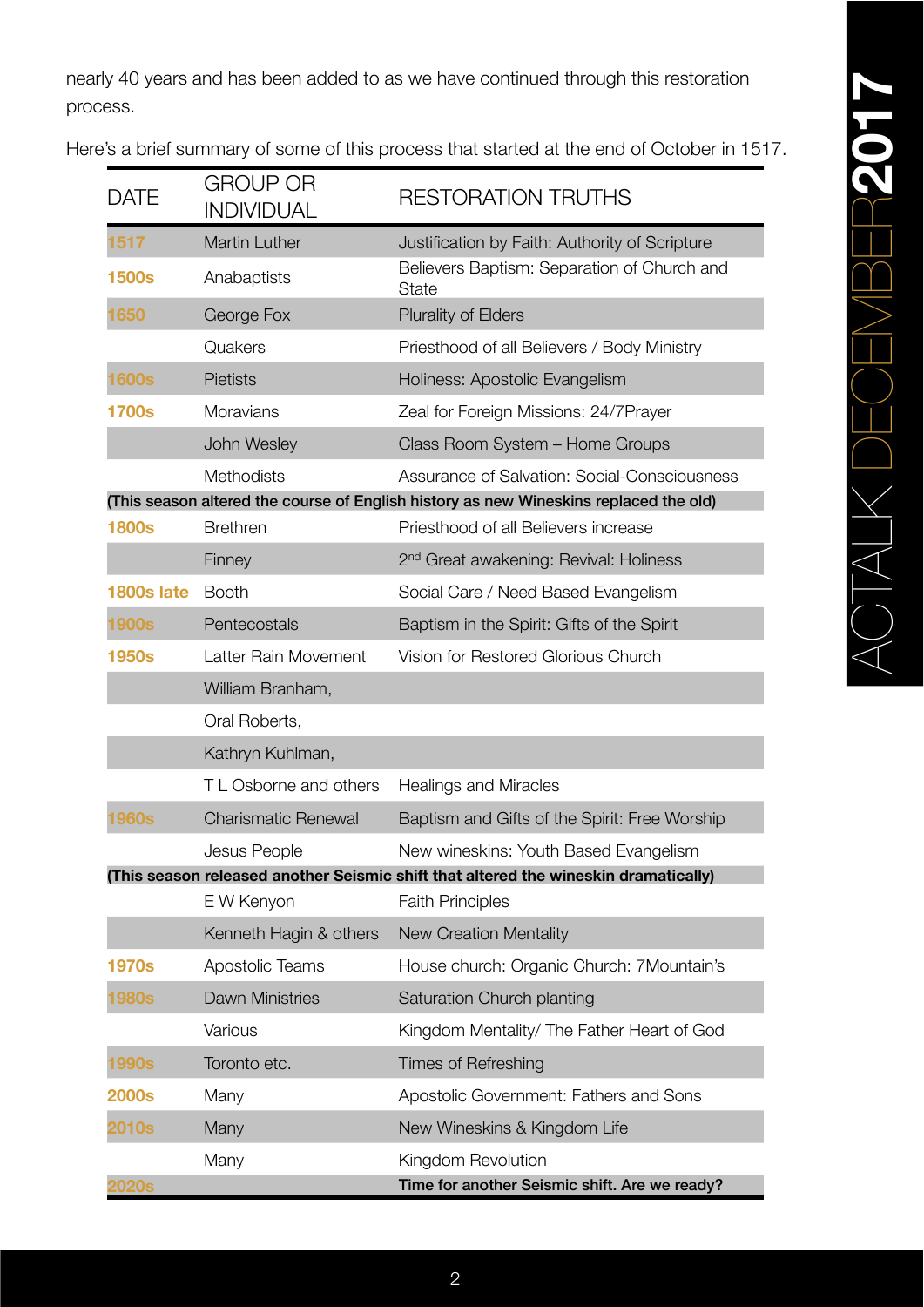I realize the above list is merely a sample and not meant to be a full teaching on Church History but is given to encourage us that what was started in1517 with the revelation of "The Just shall live by Faith" continues. We could be fast approaching the day of the restoration of all things that could usher in the return of the King to His kingdom rule on earth.

As I mentioned earlier, we are winning! The prophet Isaiah wrote that the Kingdom of God would know only increase. A group called World Revival Network from Kansas City, reported on the spread of Christianity the following:

By AD 100, 1 out of every 360 people of the world were followers of Jesus

By AD 1000, this had grown to1 out of every 220.

By 1500, it was 1 out of every 69.

By 1990, the number of followers had risen to 1 out of every 7. By 2010, It was estimated that with over 7 billion people on the earth, 2.3 billion of these inhabitants, were followers of Jesus {1 out of every 3}.

During the last century there has been great growth in

traditionally 'non-Christian' areas such as India, China, Africa,



and the Middle East pushing the percentage of Christians on the earth towards 1 out of every 2.

As we approach 2018, may we do so as we have said many times: with faith, hope, and love – realizing, we see the future through hope, we release it by faith, and we maintain it through love.

2000 years ago, 500 years ago, and 50 years ago there were seismic shifts in Christianity on the earth. Let us draw on treasures old and new and embrace this new shift, as we don't move on from, but build upon all that has been restored. When one looks at the 500 years of restoration, one sees the quickening of the process through time so it is no surprise that the prophetic word being released concerning 2018 is, including what we sense God is saying to us as an Apostolic Council, "Acceleration." May it be so!

As you enjoy this season with family and friends, take some time to reflect on that which has gone before and reset your focus on that which is to come.

Tony

with faith, hope, and love – realizing, we see the future through hope, we release it by faith, AND WE MAINTAIN IT TUROUGH LOVE.